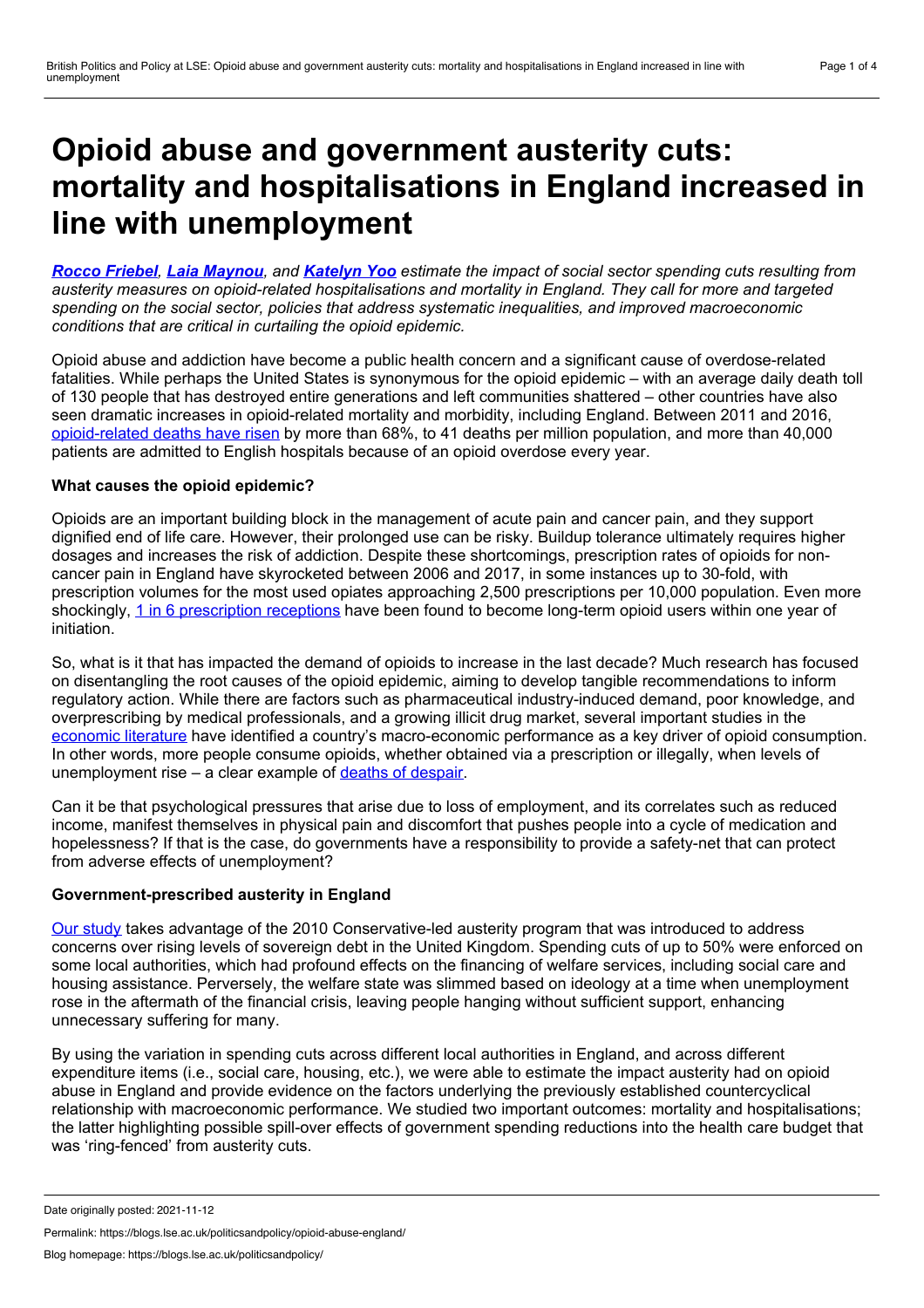### **Impact of austerity on opioid abuse**

Like work from the US, we find that opioid mortality and hospitalisations increased in line with a rise in unemployment. A 10% increase in unemployment was associated with seven opioid-related deaths and 62 hospitalisations. When we introduced variation in spending, the findings were compelling. It appears that deaths and hospitalisations were concentrated in the southeast, east, and northwest of England, all areas that had seen the most significant spending cuts between 2010 and 2017 (see figures 1 & 2). Our modelling showed that impacts were particularly large for reductions in social care and housing assistance, and we show that targeted spending for welfare programs can have mediating effects at times when **unemployment** rates rise.

#### Figure 1: Spatial evolution of opioid-related mortality per 100,000 inhabitants in England



Permalink: https://blogs.lse.ac.uk/politicsandpolicy/opioid-abuse-england/

Date originally posted: 2021-11-12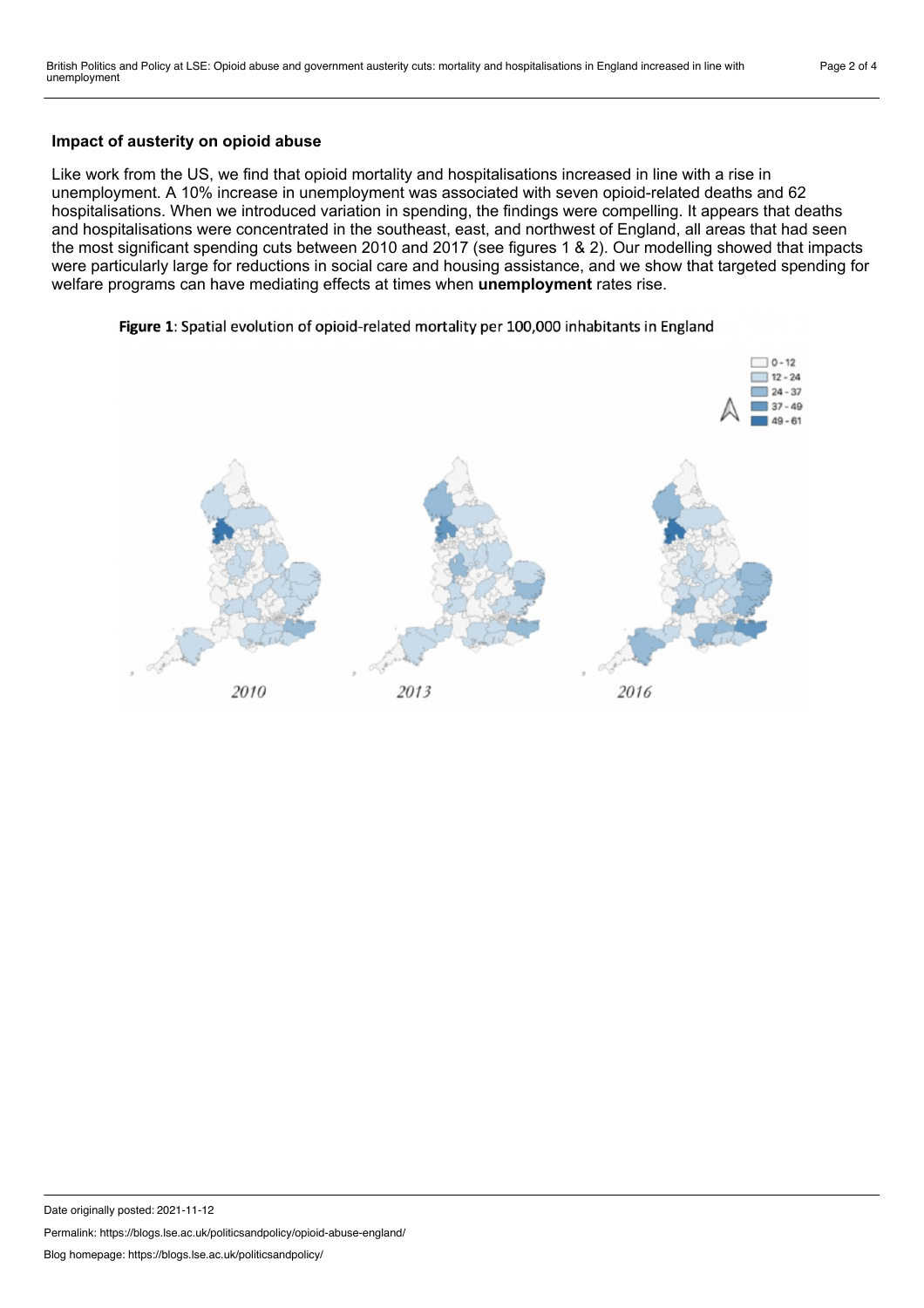

# Figure 2: Spatial evolution of opioid-related hospital admissions per 100,000 inhabitants in England

## **Role of government**

Our research highlights the important role the welfare state plays in protecting societies from social-risk effects. The last decade of austerity has shown us the havoc fiscal consolidation has on societies. As poverty grew, homelessness soared, inequalities entrenched, and suicides and mental health issues mounted, it has become ever clearer that austerity is not the path that encourages economic recovery. Instead, it is important for governments to acknowledge that focused and targeted spending on welfare, policies that address systematic inequalities, and improved macroeconomic conditions pay a dividend in form of improved population health. This will lead to a healthier and more productive workforce, subsequently aiding economic recovery.

Ultimately, it is the duty of governments to consider the wider impact of their fiscal policies, ensuring not only economic recovery but protecting the poor and vulnerable. This duty should be called into memory of current decision-makers, who are faced by a perfect storm of social and economic uncertainty resulting from Brexit and the COVID-19 pandemic. Unemployment rates are on the rise, and government debt as a share of GDP has increased to levels beyond those seen during the last financial crises. The model of austerity on the back social support is obsolete. Societies should demand a strong and reliable welfare state, which ultimately will benefit everybody.

Note: the above draws on the authors' [published](https://www.sciencedirect.com/science/article/pii/S0277953621008431#bib43) work in Social Science & Medicine.

#### **About the Authors**

\_\_\_\_\_\_\_\_\_\_\_\_\_\_\_\_\_\_\_\_

**Rocco [Friebel](https://www.lse.ac.uk/health-policy/people/dr-rocco-friebel)** is Assistant Professor of Health Policy in the Department of Health Policy at the LSE.

**Laia [Maynou](https://www.laiamaynou.com/)** is Lecturer Serra Hunter in the Department of Econometrics, Statistics and Applied Economics (Public Policy) at [Universitat](https://www.ub.edu/web/portal/en/) de Barcelona.

**Katelyn Yoo** is Health Economist at World Bank Group.

Permalink: https://blogs.lse.ac.uk/politicsandpolicy/opioid-abuse-england/

Date originally posted: 2021-11-12